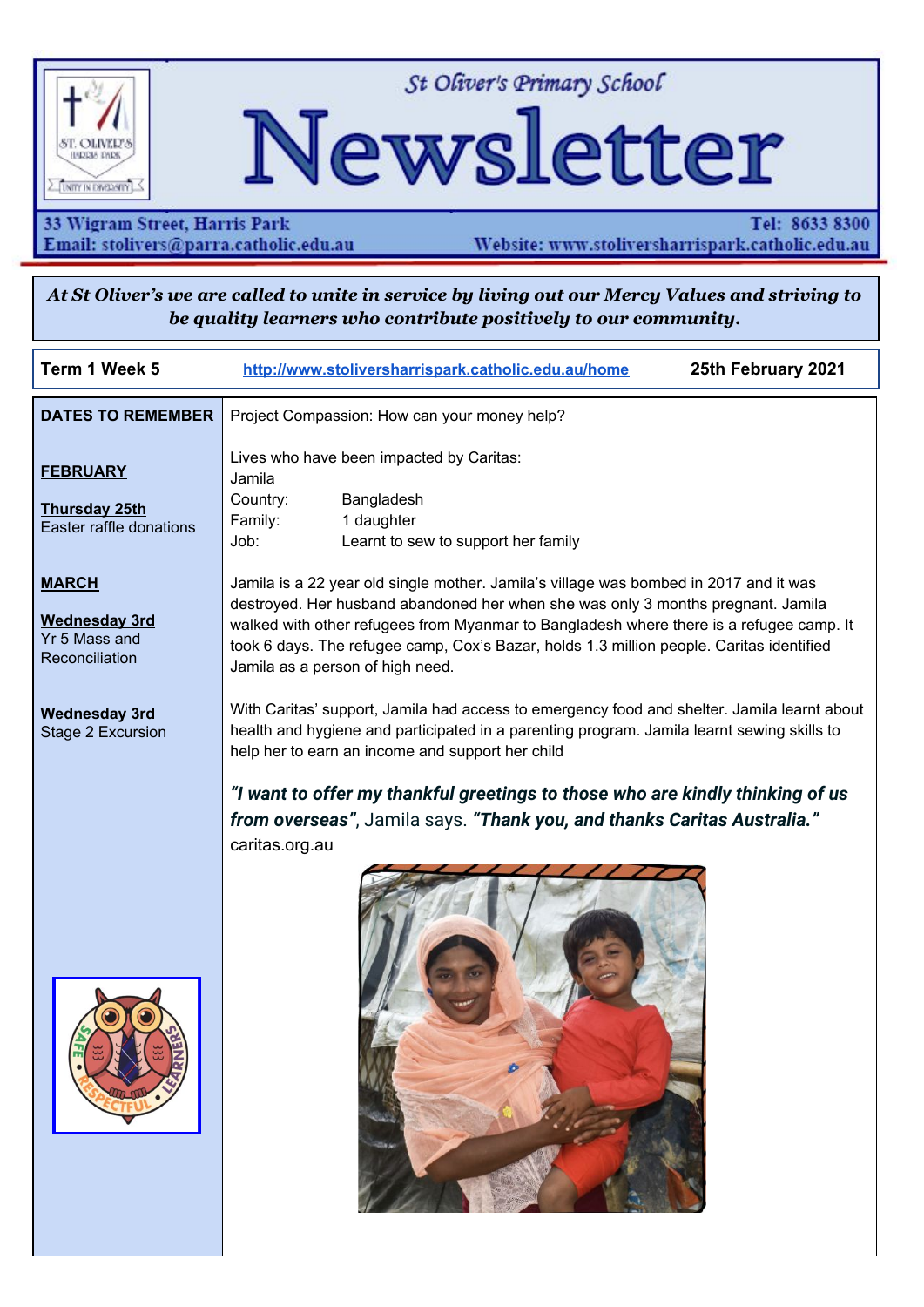#### **Week 1 Lent 21st February**

The Gospel this week at first glance invites us in to the ordeal that Adam and Israel both faced in the Old Testament. Jesus is tempted in the desert, by retracing the steps of Israel being led into the wilderness for **40 DAYS.** The Israelites marched in the desert for 40 years of testing.

In the end of this verse Jesus succeeds where Adam and Israel failed.

You might focus on this success as Jesus' beginning of his campaign against hate, disease and evil in the Scriptures.

When reflecting on this Gospel there will be times when we are tempted, but we know that in Jesus, if we commit ourselves to saying YES to God, we will be fulfilled and repent and believe in the Gospel (repent meaning a 'change of heart').

We are in LENT!

- These 40 days of Lent are a time when we turn back to God and ask for forgiveness.
- In Lent we spend time in prayer and do good works.
- How can we do this during the coming weeks?

#### **ZONE Swimming Wednesday, 17th February 2021**

Congratulations to Ryan, Pierre, Eric, Aiko, Erin, Lili and Mathieu who all competed at the Zone Swimming Carnival.

The team had an amazing day and had lots of fun representing the school at the zone swimming carnival. They also did an excellent job in their races and enjoyed the competition.

#### **PBS4L - Oli News**

**PBS4L Focus - Week 5**



**Oli Star Class**

Congratulations to Yr 6



and feet to ourselves

We are safe by moving slowly and keeping hands

**Enrolments** - are now open for Kindergarten 2022. If you have a child who will turn 5 before the 31st July, 2022, you are welcome to collect an enrolment package from the office and apply for enrolment. If you know of families in the area looking for a quality Catholic education for their child, please let them know that we are currently accepting enrolments.offers for places in our Kindergarten 2022 will begin this term.

#### **Volunteering at St Oliver's**

If you wish to help in any way at St Oliver's (ie Sports carnivals, Fundraising, excursions etc) you will need to complete an online Child Protection module. The module takes about 5 minutes to complete and will send the school an email with your name when completed. It is essential that this is completed before you volunteer to help at St Oliver's.

Please go to: https://www.parra.catholic.edu.au/About-Us/Building-Child-Safe-Communities Then click on:

- BCSC Undertaking Form and Training Module for Volunteers and Contractors
- Start the module

The training is valid for 2 years.

#### **School Fees**

School Fee statements for Term 1 have been posted home to all families. Fees are due by 17th March. If you have not received your statement, please see Mrs Anna Small at the office.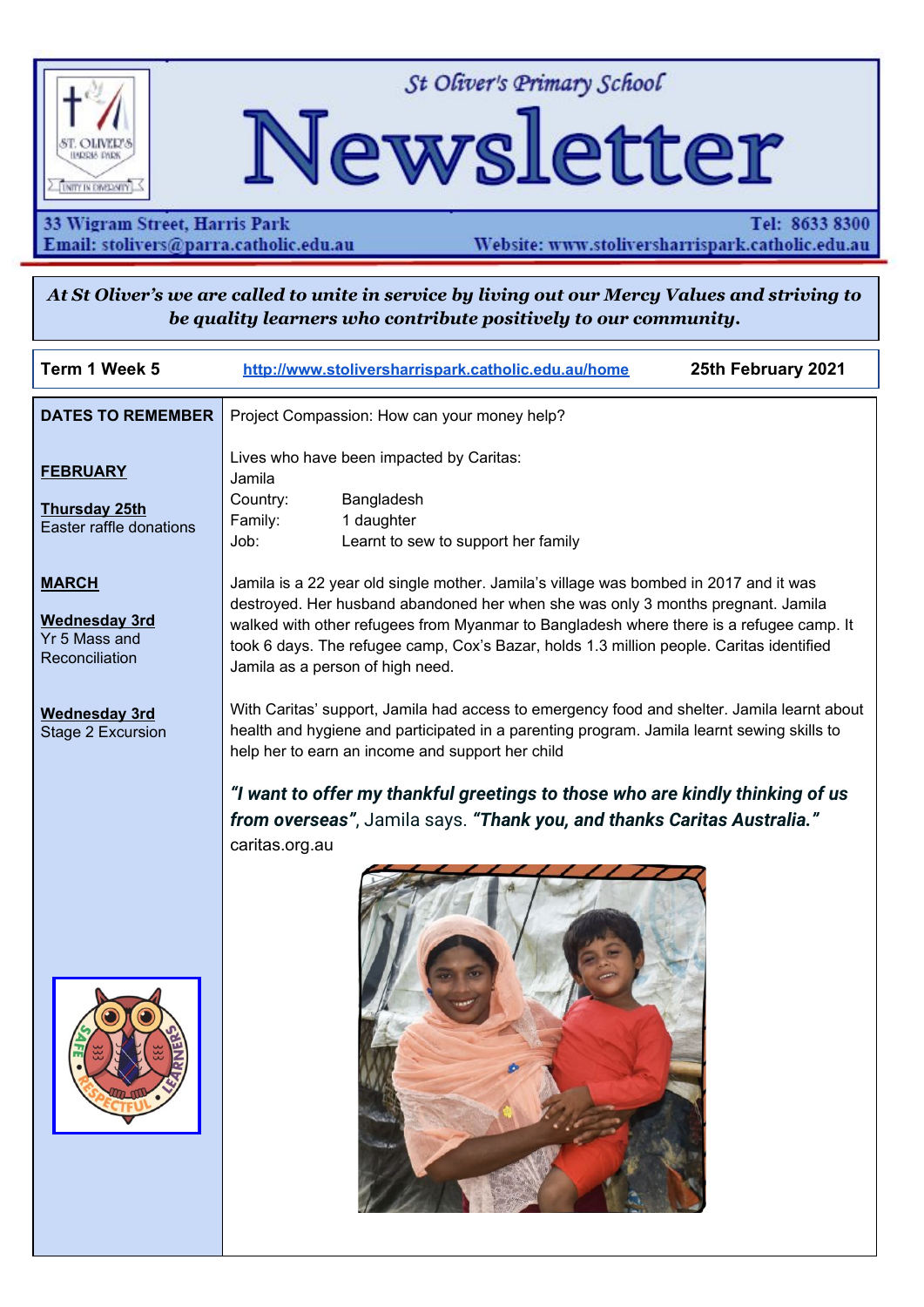## **Focus On Learning**  $\cdot$



The following article comes from the *esafety Commissioner* and has lots of tips and ideas to help our children be safe while gaming online. We will feature it over the next few weeks. The full article can be found at <https://www.esafety.gov.au/parents/big-issues/gaming>

# f  $\Phi$

Online games can be great fun for your child, but make sure you can help them manage the risks. Many games can improve your child's coordination, problem-solving and multi-tasking skills, as well as help build social skills through online interactivity with other players. But it is also important to understand what might go wrong and have a negative impact on your child...

## **J** av 'ego o ap'kr'kA''

- 81% of children aged 8 to 17 have played an online game
- 64% have played a multiplayer online game with others
- 52% have played with people they did not know
- 17% have experienced bullying or abuse while playing a network game with others
- 34% have made an in-game purchase and this rose to 45% when they played a network game with others

## **J** av 'ta'et ge ve'e'inchet 'i co loi 'gpxlt apo gpy'lut '{ awt 'ej lef''

#### Rtgrctg"

- Locate the computer or games console in an open area of your home, or if your child is playing on their handheld device, get them to do it in the family room.
- Install current security software on all devices to protect against viruses, malware and other online threats.
- Activate parental controls and safety features on the device or in the app or browser. These controls can help restrict access to certain content and limit spending on in-game and in-app purchases. See our advice on [taming](https://www.esafety.gov.au/parents/skills-advice/taming-technology) the [technology.](https://www.esafety.gov.au/parents/skills-advice/taming-technology)

## I

 $^{\bullet}$ 

#### **Dwkf** '**i** qqf '**j** cdku''

- Help your child to protect their privacy online get them to use a screen name that does not reveal their real name.
- Teach your child not to click on links provided by strangers, like 'cheat' programs to help with game play, which might expose their device to viruses or malware.
- Agree on strategies to help them to switch off, like a timer that signals game time is nearly over, with consequences for not switching off.

## Uxc{'lpxqnxgf''

 $\mathbf{u}$  and  $\mathbf{u}$ 

- Talk regularly with your child about their gaming interests and who they play with online. Help them understand the risks.
- Play alongside your child to get a better sense of how they are handling their personal information and who they are communicating with.
- Monitor the time your child spends online and keep a lookout for any changes in their activity, school or social behaviours.
- Encourage your child to tell you if they experience anything that worries them or makes them uncomfortable.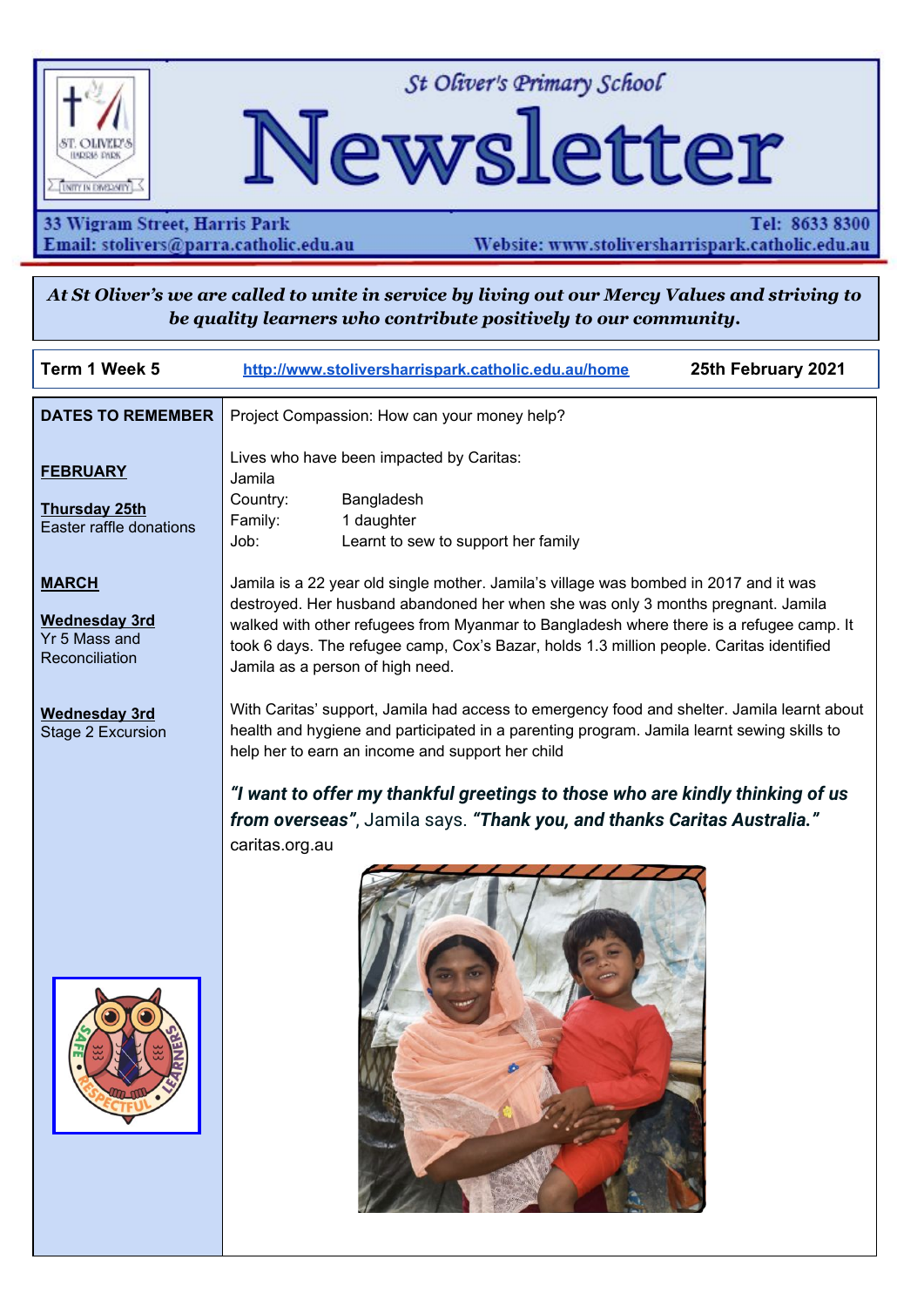

#### $\mathbf{D}$ g'ey etg'qh'y j ev'y g{ 'etg'r ne { lpi ''

- Games vary in their level of violent or sexual content, and may contain themes, language and images that are unsuitable for your child.
- You can check the age guidelines and classification for an individual game on its website or product packaging, or from the Australian [Classification](http://www.classification.gov.au/Pages/Home.aspx) Board's public database.
- The Australian Classification Board also has useful [information](https://www.classification.gov.au/classification-ratings/whats-ok-for-children/does-your-child-play-violent-video-games) on violent video games to help parents and their children decide what video games are appropriate for them.
- Useful information about games ratings can also be obtained from the Pan European Game [Information](https://pegi.info/) (PEGI) and the US [Entertainment](http://www.esrb.org/) Software Rating Board (ESRB).
- Review sites can also be a good source of information about age appropriate content check out the [Australian](https://childrenandmedia.org.au/) Council on [Children](https://childrenandmedia.org.au/) and the Media, Kiwi [Families](https://www.kiwifamilies.co.nz/) (NZ), [Common](https://www.commonsensemedia.org/) Sense Media (US), [Parents'](http://www.parents-choice.org/) Choice (US) and Ask About [Games](http://www.askaboutgames.com/) (UK).

#### $\cdot$

I

#### Go rqy gt'{ qwt'ej kf"

- Wherever possible, help them make wise decisions for themselves, rather than tell them what to do.
- Try to provide them with strategies for dealing with negative online experiences that will build their confidence and resilience.

Our online [gaming](https://www.esafety.gov.au/young-people/online-gaming) advice for young people may be a good starting point.

\*Next week we will continue the article with tips for knowing if your child is spending too much time online gaming, grooming and bullying through online gaming chat and online purchases etc

Full article can be found at <https://www.esafety.gov.au/parents/big-issues/gaming>



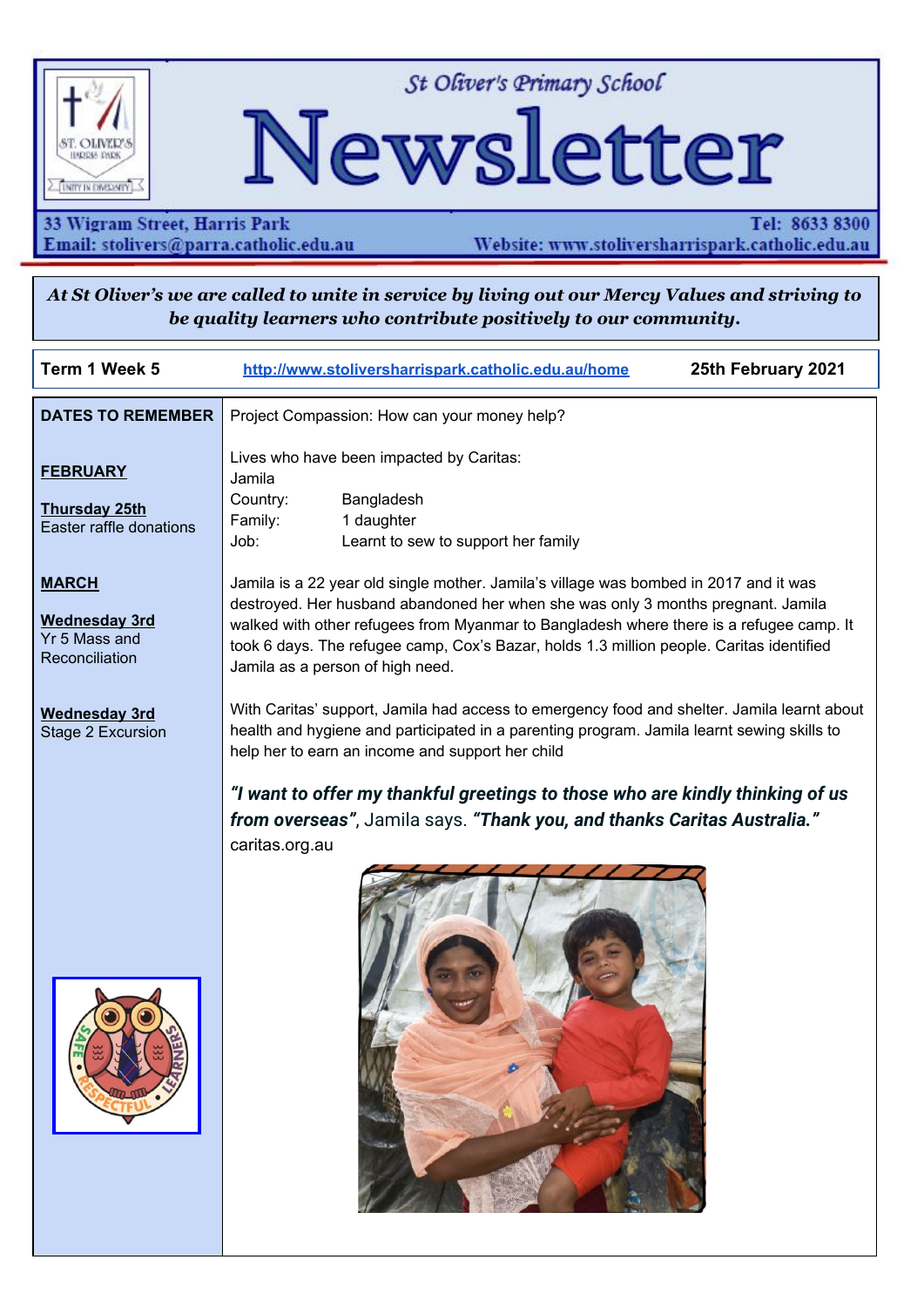

22 February 2021

Dear parents and carers

Please find below the Annual Diocesan fees schedule for 2021. The fees remained unchanged from 2020, a reflection of Bishop Vincent Long's aim of making our Catholic schools as affordable as possible for families.

School-based fees have also remained unchanged. School-based fees cover the costs of things such as technology and school administration.

School fees are generally billed in instalments during Terms 1, 2 and 3. The fee is made up of three main parts:

#### $1.$ **Diocesan tuition fee**

These are set by Catholic Education Diocese of Parramatta and are the same for every school. There are significant sibling discounts for families with more than one child at a Catholic Education Diocese of Parramatta school (it does not have to be the same school).

Those discounts and a list of the annual Diocesan tuition fees for 2021 are outlined below 2021 Diocesan tuition fee schedule (per year)

|                 | 1 <sup>st</sup> child<br>$(100\%)$ | 2 <sup>nd</sup> child<br>(75%) | 3rd child<br>$(50\%)$ | 4 <sup>th</sup> Child<br>(0%) |
|-----------------|------------------------------------|--------------------------------|-----------------------|-------------------------------|
| Kindergarten    | \$1,224                            | \$918                          | \$612                 | No fee                        |
| Years $1-6$     | \$1,581                            | \$1,185                        | \$792                 | No fee                        |
| Years $7 - 8$   | \$2,190                            | \$1,644                        | \$1,095               | No fee                        |
| Years $9 - 10$  | \$2,430                            | \$1,824                        | \$1,215               | No fee                        |
| Years $11 - 12$ | \$3,102                            | \$2,328                        | \$1,551               | No fee                        |

Bethamy Centre 470 Church Street Parramatta NSW 2150 Locked Bag 4 North Parramatta NSW 1750 9840 5600 www.parra.catholic.edu.au